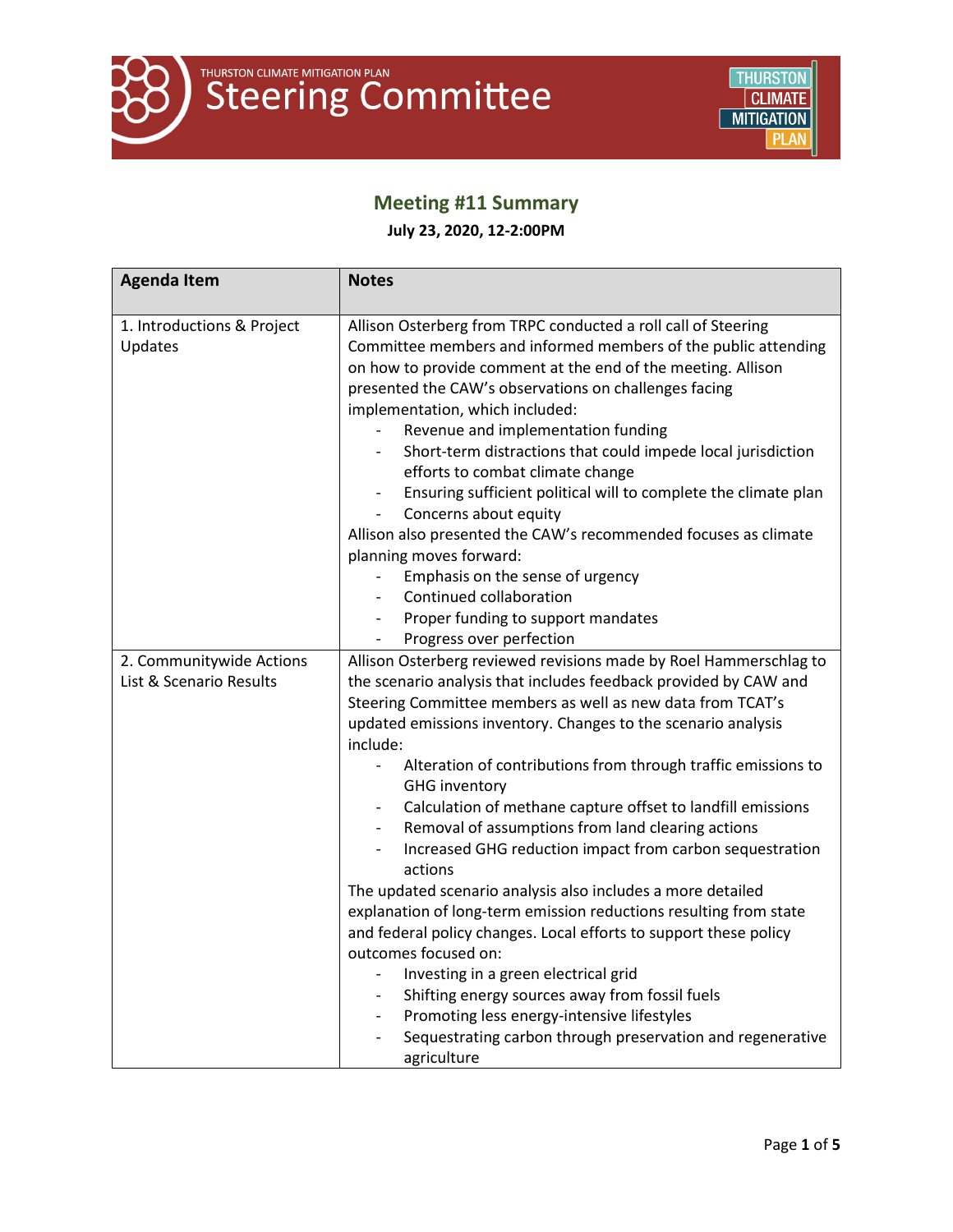# THURSTON CLIMATE MITIGATION PLAN



|                            | Expanding local knowledge and capacity through monitoring<br>and assessment, increased technical assistance, climate-<br>focused decision making<br>Comments provided by the Steering Committee expressed<br>agreement for focused local efforts. Suggestions included harnessing<br>COVID-based economic recovery efforts to quicken green grid<br>development, grouping sequestration actions with goals related to                                                                                                                                                                                                                                                                                                                                                                                                                                                                                                                                                                                                                                                                                                                                                                                                                                                      |
|----------------------------|----------------------------------------------------------------------------------------------------------------------------------------------------------------------------------------------------------------------------------------------------------------------------------------------------------------------------------------------------------------------------------------------------------------------------------------------------------------------------------------------------------------------------------------------------------------------------------------------------------------------------------------------------------------------------------------------------------------------------------------------------------------------------------------------------------------------------------------------------------------------------------------------------------------------------------------------------------------------------------------------------------------------------------------------------------------------------------------------------------------------------------------------------------------------------------------------------------------------------------------------------------------------------|
|                            | density and the Growth Management Act, and considerations for                                                                                                                                                                                                                                                                                                                                                                                                                                                                                                                                                                                                                                                                                                                                                                                                                                                                                                                                                                                                                                                                                                                                                                                                              |
|                            | cost. Consensus was reached to formulate a way to include equity                                                                                                                                                                                                                                                                                                                                                                                                                                                                                                                                                                                                                                                                                                                                                                                                                                                                                                                                                                                                                                                                                                                                                                                                           |
|                            | as a core component of local efforts to support policy changes.                                                                                                                                                                                                                                                                                                                                                                                                                                                                                                                                                                                                                                                                                                                                                                                                                                                                                                                                                                                                                                                                                                                                                                                                            |
| 3. Implementation Strategy | Allison Osterberg gave overview of four approaches for timely and<br>effective implementation of mitigation actions identified by the<br>partnering jurisdictions and includes:<br>Utilizing the Legislative agenda<br>Regional coordination<br>Individual jurisdictions<br>Supporting partners.<br>The Legislative Agenda approach focuses on communicating local<br>interest, advocating for and tracking state climate action, and<br>researching feasibility around taxing authority, energy benchmarks,<br>and code changes. The Regional Coordination approach focuses on<br>data collection and monitoring, improving and expanding<br>transportation networks, enacting sequestration programs, and<br>education leading to behavior change. The Individual Jurisdiction<br>approach focuses on investments to capital improvements,<br>dedicating staff for technical assistance, as local code amendments.<br>The Supporting Partners approach identified Intercity transit, the<br>Thurston Conservation District, LOTT, the Economic Development<br>Council or other public/private partnerships as effective<br>implementors.<br>Comments provided by the Steering Committee expressed concern<br>that implementation approaches lacked emphasis on community |
|                            | participation and the importance of individual efforts. There was a                                                                                                                                                                                                                                                                                                                                                                                                                                                                                                                                                                                                                                                                                                                                                                                                                                                                                                                                                                                                                                                                                                                                                                                                        |
|                            | desire to ensure public buy-in and not over-emphasize government<br>action.                                                                                                                                                                                                                                                                                                                                                                                                                                                                                                                                                                                                                                                                                                                                                                                                                                                                                                                                                                                                                                                                                                                                                                                                |
| 4. Monitoring Framework    | Allison Osterberg reviewed the components of the monitoring<br>framework which include continued updates to the regional GHG<br>inventory for focus sectors by TCAT, tracking the progress of<br>mitigation actions outlined in the plan, and monitoring key<br>performance indicators (KPIs). These include the identified mitigation<br>strategy, the indicator metric or measurement, and the reduction<br>target. KPIs will be:<br><b>Tracked regionally</b>                                                                                                                                                                                                                                                                                                                                                                                                                                                                                                                                                                                                                                                                                                                                                                                                           |
|                            | Updated annually (as applicable)<br>Reported online through dashboard or progress report                                                                                                                                                                                                                                                                                                                                                                                                                                                                                                                                                                                                                                                                                                                                                                                                                                                                                                                                                                                                                                                                                                                                                                                   |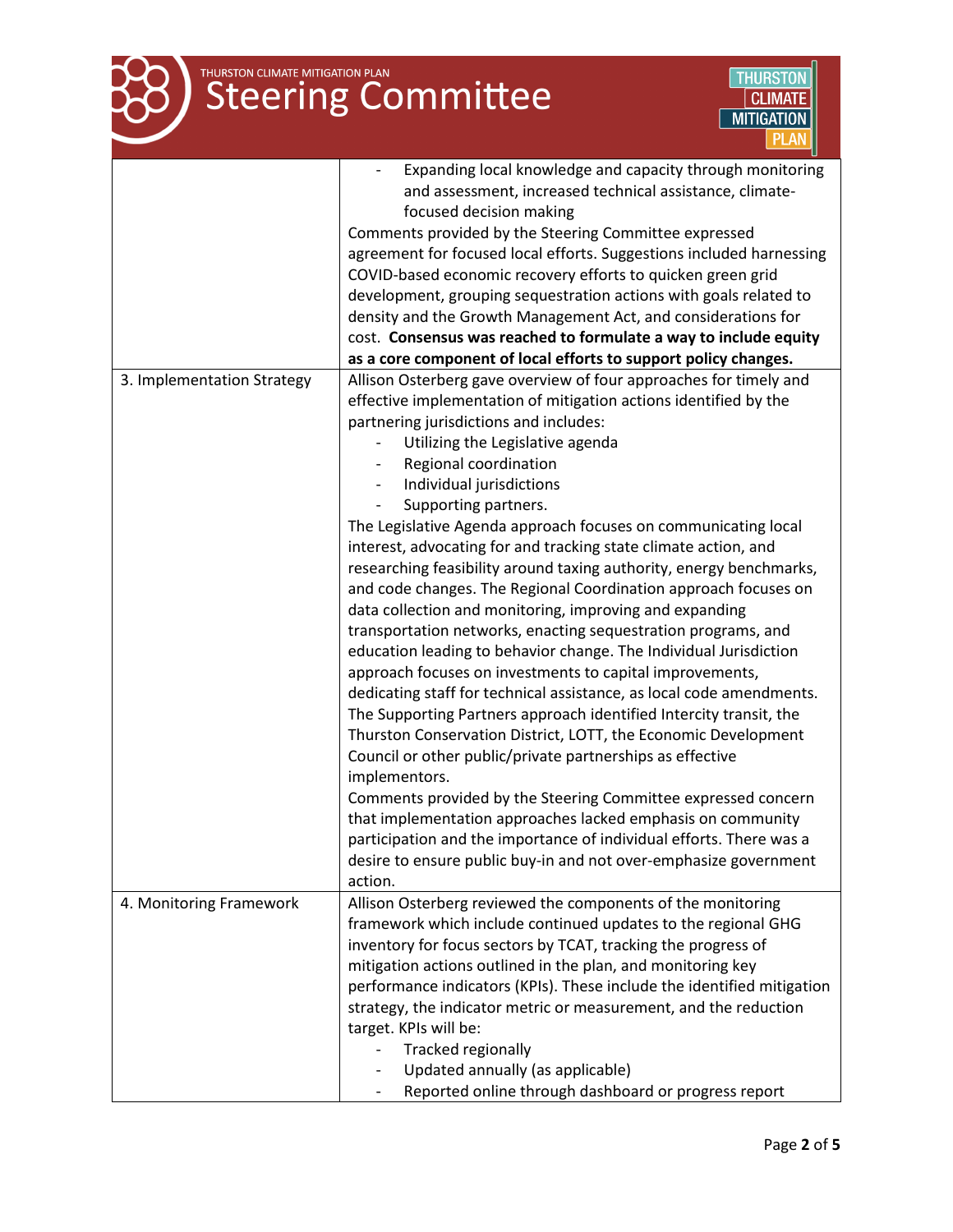

|                         | The Thurston Climate Mitigation Plan document will also undergo          |
|-------------------------|--------------------------------------------------------------------------|
|                         | minor updates every 2 years with a major update planned in 8-10          |
|                         | years. Consensus was reached to formulate an update process for          |
|                         | out of cycle amendments.                                                 |
| 5. Next Steps           | Allison Osterberg gave overview of changes to the climate mitigation     |
|                         | plan schedule. Proposed 2 additional Steering Committee meetings         |
|                         | for August 2020 and September2020 that follow the prior schedule.        |
|                         | The Draft climate mitigation plan would be presented to the Steering     |
|                         | Committee in late August and undergo public review afterward             |
|                         | between August and September. A second Steering Committee                |
|                         | meeting would occur in late September to review public comment. A        |
|                         | third meeting could take place in late November 2020 to act on the       |
|                         | final plan. Initiate Phase III and appoint a subcommittee to develop     |
|                         | the plan's scope.                                                        |
| 6. Jurisdiction Updates | Due to time constraint this item was taken off the agenda.               |
| 7. Public Comments      | There were 6 public comments. Brief summaries follow:                    |
|                         | Chris Van Daalen: Thanks for all the great work on this, looking         |
|                         | forward to the next steps. I want to reinforce that the assumption       |
|                         | that the policy adjusted wedge for the buildings & energy sector is      |
|                         | going to be achieved is a pretty big assumption. Without local action    |
|                         | to address building energy and energy efficiency, it is unlikely that    |
|                         | those big impacts will come to pass. We need to build a green            |
|                         | economy out of our economic response to COVID recovery. I am             |
|                         | disappointed that we have to wait until November before the              |
|                         | jurisdictions will be able to adopt the plan.                            |
|                         | Lynn Fitz-Hugh: I am gratified that sequestration is being addressed     |
|                         | in the plan. I echo Chris' concerns about waiting to adopt the plan      |
|                         | until November. The longer we wait the more things have to be            |
|                         | done. I urge you to move as rapidly as possible. I would ask you to try  |
|                         | and not think about this with the budgets you had, but for the world     |
|                         | that's coming and build a climate sustainable world. Last thing, it is   |
|                         | possible for builders to leave trees, it's just not convenient for them, |
|                         | tree codes will have to be reviewed.                                     |
|                         | Thad Curtz: There's an awful lot of annual variation in the things that  |
|                         | we are looking at, and some things will only show effects very           |
|                         | gradually. Less regular updates would probably be fine given the         |
|                         | monitoring framework presented. I've done detailed numbers using         |
|                         | our current grid's emissions for costs and benefits for the different    |
|                         |                                                                          |
|                         | types of vehicles in Thurston County, I'll send them to you and if       |
|                         | you're interested you can take a look at them.                           |
|                         | Karen Messmer: Thank you all for your ongoing work on this               |
|                         | committee. I want to encourage you to look at the opportunities to       |
|                         | implement this in a very cooperative way across the jurisdictions.       |
|                         | You don't need to have a technical expert in each jurisdiction based     |
|                         | on what's covered here. There are lots of resources and outside          |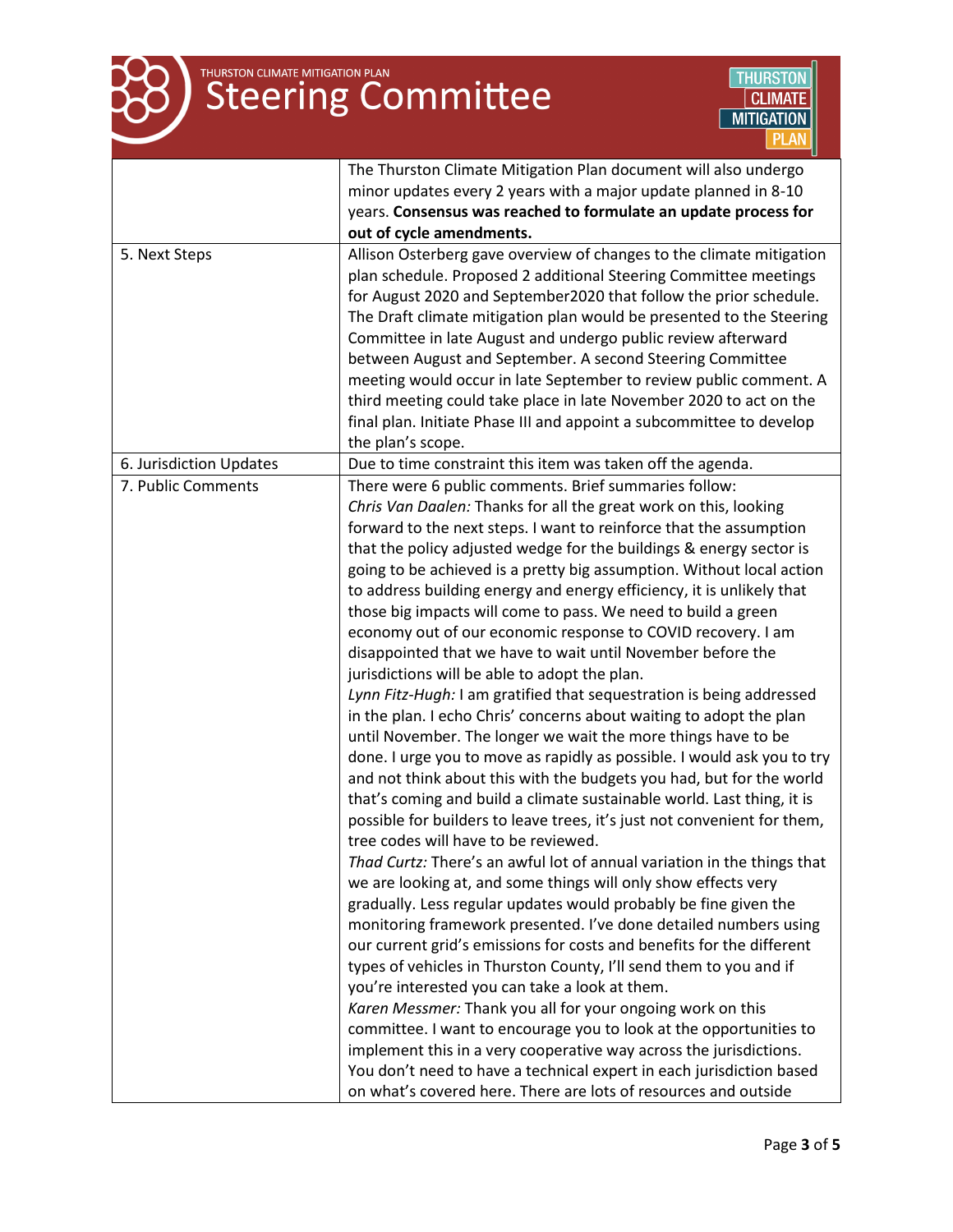# **THURSTON CLIMATE MITIGATION PLAN Steering Committee**



experts. This is a long haul, a huge effort. Starting some of the really big actions is important because they are incrementally going to work. Transportation and walkability are very important right now. *Tom Crawford:* Thanks for your excellent work. Thinking back 3-4 years ago when this process was just starting to occur, at that time climate change was not really a topic of discussion. So, this is tremendous progress, you're stepping up to commit to actions that will not always be easy to take. I encourage you to review whether some actions will take legislative effort and see if you can start them now. TCAT stands ready to support this effort. We have expanded our community education and we will continue that. *Wayne Olsen:* For these comments I'll be representing the Panorama Green team. I know members of this team will be waiting to see the draft plan before making recommendations to city councils and council members, so I have concerns for the delay in releasing the draft. The sooner the better to help us all countywide.

## **Meeting Attendance**

### **Steering Committee Present Online:**

Chris Hawkins – Thurston County Rich Hoey – City of Olympia Susan Clark – City of Olympia Jim Cooper – City of Olympia Lisa Parshley – City of Olympia Tye Menser– Thurston County Commissioner

#### **Public Present Online:**

Karen Messmer Samara Almonte Carrie Ziegler Lynn Fitz-Hugh Roy Treadway Peggy Smith **Kelsey Hulse** Janine

#### **Staff Present:**

Allison Osterberg Marc Daily Les Tobias Dave Read

Jessica Brandt – City of Lacey Cynthia Pratt – City of Lacey Carolyn Cox – City of Lacey Brad Medrud – City of Tumwater Tom Oliva – City of Tumwater

Chris Van Daalen Tom Crawford Wayne Olsen Thad Curtz Jeff Miller

**Next Meeting: August 27, 2020**